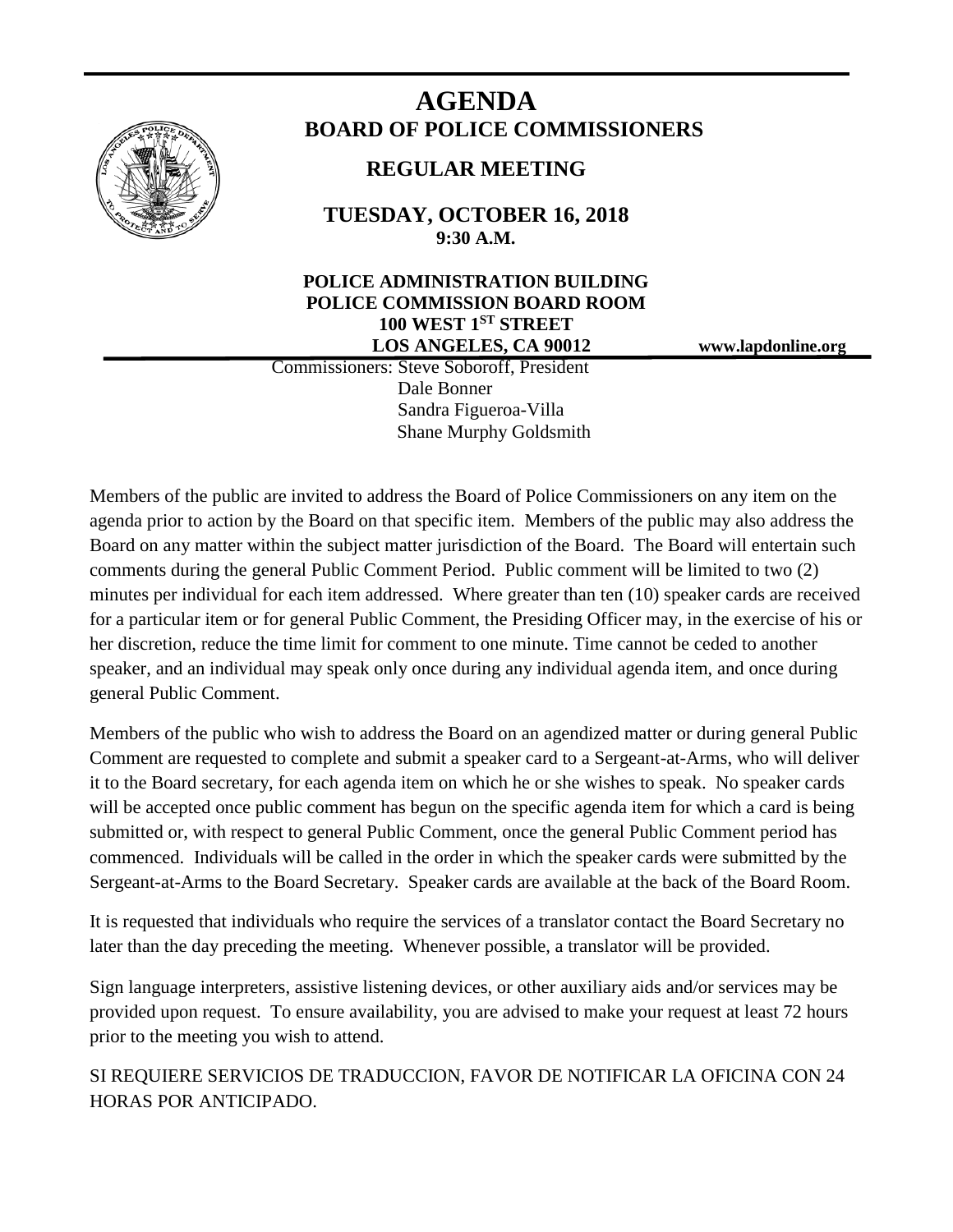## 1. **CONSENT AGENDA ITEMS**

A. DEPARTMENT'S REPORT, dated October 3, 2018, relative to donation of the services of Straus Institute for Dispute Resolution, Pepperdine University School of Law training, valued at \$60,000.00, from the Los Angeles Police Foundation, for the benefit of the Los Angeles Police Department, as set forth. [\[BPC #18-0334\]](http://www.lapdpolicecom.lacity.org/101618/BPC_18-0334.pdf)

Recommendation(s) for Board action:

RECEIVE the Department's report and TRANSMIT to the Mayor and City Council for acceptance.

B. DEPARTMENT'S REPORT, dated October 3, 2018, relative to a monetary donation totaling \$1,590.00, from the Los Angeles Dodgers, LLC., (\$810 for South Traffic Division, and \$780.00 for Southwest Area) to be utilized for food and recreational activities and events, for the benefit of the Los Angeles Police Department Cadet Program, as set forth. **IDPC #18-0329** 

Recommendation(s) for Board action:

APPROVE the Department's report and ACCEPT the donation.

C. DEPARTMENT'S REPORT, dated October 9, 2018, relative to the destruction of obsolete duplicate records for Mission Area, as set forth. [\[BPC#18-0331\]](http://www.lapdpolicecom.lacity.org/101618/BPC_18-0331.pdf)

Recommendation(s) for Board action:

APPROVE the Department's report and TRANSMIT to the City Clerk, Records Management Officer.

D. DEPARTMENT'S REPORT, dated October 9, 2018, relative to the destruction of obsolete duplicate records for Central Area, as set forth. [\[BPC #18-0330\]](http://www.lapdpolicecom.lacity.org/101618/BPC_18-0330.pdf)

Recommendation(s) for Board action:

APPROVE the Department's report and TRANSMIT to the City Clerk, Records Management Officer.

## 2. **REGULAR AGENDA ITEMS**

A. DEPARTMENT'S REPORT, dated October 3, 2018, relative to the Narcotics Enforcement Detail Audit (AD No. 17-014), as set forth. [\[BPC #18-0335\]](http://www.lapdpolicecom.lacity.org/101618/BPC_18-0335.pdf)

Recommendation(s) for Board action:

APPROVE the Department's report.